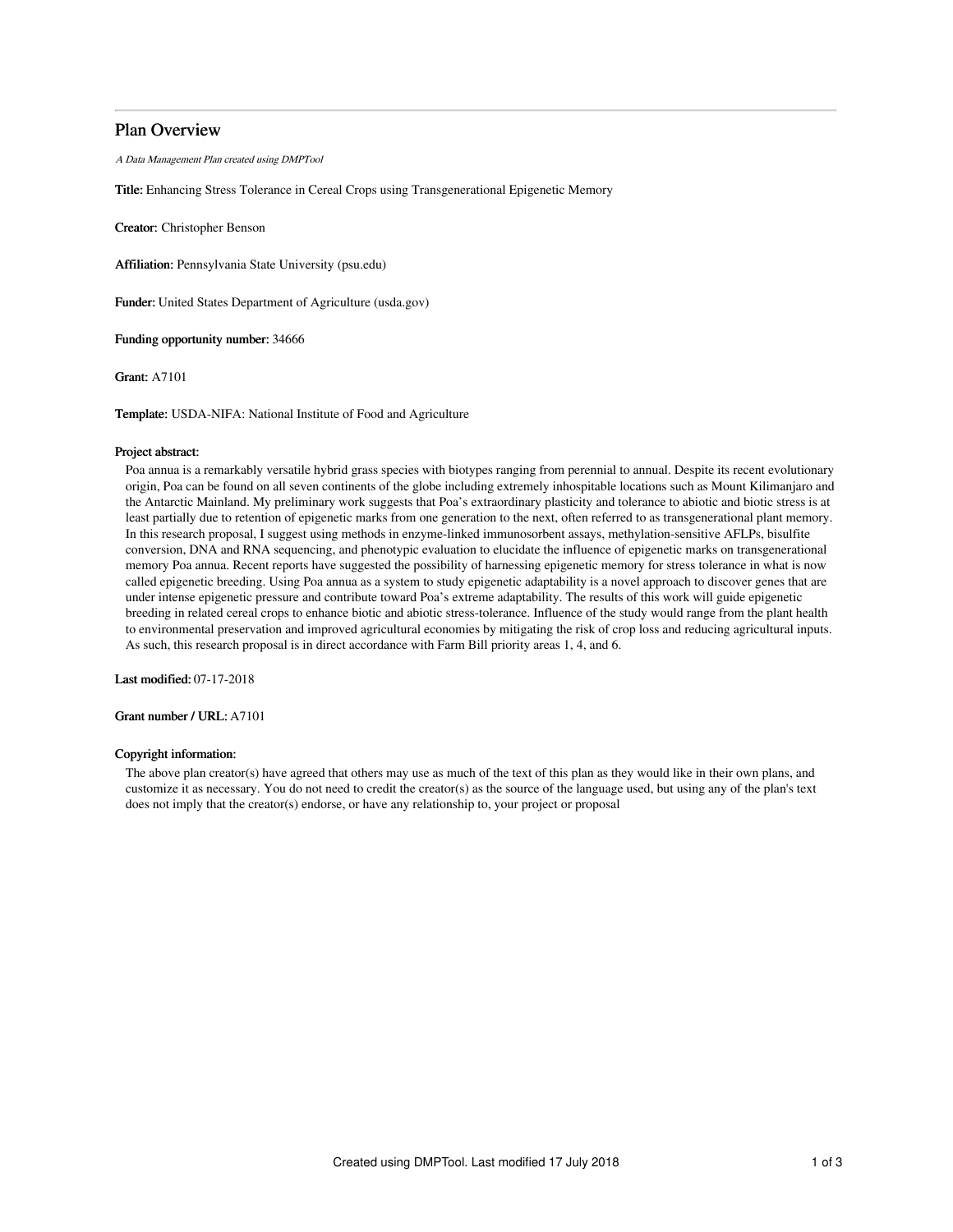## Expected Data Type

Describe the type of data (e.g. digital, non-digital), how it will be generated, and whether the data are primary or metadata. Research examples include: lab work, field work and surveys; Education examples include: number of students enrolled/participated, degrees granted, curriculum, and training products; Extension examples include: outreach materials, number of stakeholders reached, number of activities, and assessment questionnaires.

Data for this project will be collected as digital and non-digital types. For lab work in objective 1, enzyme-linked immunosorbent data will be read on an optical density meter and exported to excel where I can calculate percent methylation. Data for methyl-sensitive AFLP will be collected by the Penn State Genomics Core Facility and sent to me through email. Measures will include electropherograms of DNA fragment length. I will then score data based on a presence or absence of cut sites to determine methylation status of the reduced set of DNA fragments. All of these data will be primary data.

Data in objectives two and three will involve both primary and metadata. DNA and RNA-seq typically involves generating raw FASTQ files that can be processed and assembled into genomes and transcriptomes. Count data is typically processed to produced differential expression matrices and methylation status if determined using computational analysis. At the end of processing FASTQ files, I will have multiple transcriptomes and differential expression datasets for the RNA-seq portion. Processing the DNA sequencing data will yield an annotated Poa annuagenome with methylation status of independent nucleotides.

Objective four data will be collected as phenotypic measurements, and site-specific methylation status. No metadata will be involved. Phenotypic data will be collected as plant measurements and analyzed in excel. Some imaging will also take place and images will be analyzed for leaf area in ImageJ. Also, data regarding methylation at specific candidate loci will be collected using methylation-specific PCR and involve data in the format of bands on an agarose gel during electrophoresis.

#### Data Format

For scientific data to be readily accessible and usable it is critical to use an appropriate community-recognized standard and machine readable formats when they exist. If the data will be managed in domain-specific workspaces or submitted to public databases, indicate that their required formats will be followed. Regardless of the format used, the data set must contain enough information to allow independent use (understand, validate and use) of the data.

Sequencing data will be made publicly available to NCBI. Raw FASTQ files will be made accessible in the standard Sequence Read Archive (SRA) format. Gene expression data collected during the RNA-seq will be made available through the recognized Gene Expression Omnibus (GEO) format. Transcriptome sequences will also be made available through the accepted Transcriptome Shotgun Sequencing (TSA) portal, and whole genome sequencing data will be made available through the Whole Genome Shotgun Submission (WGS) portal in NCBI. All of these formats are publicly recognized standard for submitting sequencing data. Other data types in this project do not have a community-standard format but will be made accessible in publications and attached supplemental data. All data collections, regardless of format, will be made available with enough information to validate and replicate my conclusion.

#### Data Storage and Preservation

Data must be stored in a safe environment with adequate measures taken for its long-term preservation. Applicants must describe plans for storing and preserving their data during and after the project and specify the data repositories, if they exist. Databases or data repositories for long-term preservation may be the same that are used to provide Data Sharing and Public Access. Estimate how much data will be preserved and state the planned retention period. Include any strategies, tools, and contingency plans that will be used to avoid data loss, degradation, or damage.

All sequencing data will be safely and permanently preserved in the recognized NCBI database. This includes SRA, GEO, TSA, and WGS datasets (Approximately 80Gb of data). All collected data of this proposal will eventually end up in digital format on the public lab computer. To protect integrity and safety of data, automatic daily backups of the hard drive are stored on two external disks that are safely kept in separate and safe locations. All collected data will be referenced in publications or made availed as supplemental tables in publications. This will protect the long-term storage and easy accessibility and interpretation of data that is collected during the proposal. All of these measures will assure avoidance of data loss, damage, and degradation.

#### Data Sharing and Public Access

Describe your data access and sharing procedures during and after the grant. Name specific repositories and catalogs as appropriate. include a statement, when applicable, of plans to protect confidentiality, personal privacy, proprietary interests, business confidential information, and intellectual property rights. Outline any restrictions such as copyright, confidentiality, patent, appropriate credit, disclaimers, or conditions for use of the data by other parties.

As discussed in previous sections, all sequencing data will be safely and permanently preserved in the recognized NCBI database. This includes SRA, GEO, TSA, and WGS datasets. Remaining data will be made publicly available through supplemental figures and tables in publications. These measures preserve the long-term safety and accessibility of collected data. There is no risk of confidentiality, privacy, or business issues during the terms of the project. There are no restrictions such as copyright, confidentiality, patent, appropriate credit, disclaimers, or conditions for use of the data by other parties.

## Roles and Responsibilities

Who will ensure DMP implementation? This is particularly important for multi-investigator and multi-institutional projects. Provide a contingency plan in case key personnel leave the project. Also, what resources will be needed for the DMP? If funds are needed, have they been added to the budget request and budget narrative? Projects must budget sufficient resources to develop and implement the proposed DMP.

The Huff lab already has access to all of the appropriate infrastructure to assure safe storage and management of data including two automatically backed up external hard drives and access to public databases such as NCBI. The PI will be responsible for implementation of the data management plan and will assure that safety measures are met. As a contingency plan, the PI mentor will also assure that data are safely stores and managed. Together, these measures guarantee that the data management plan will be employed for the duration of the study.